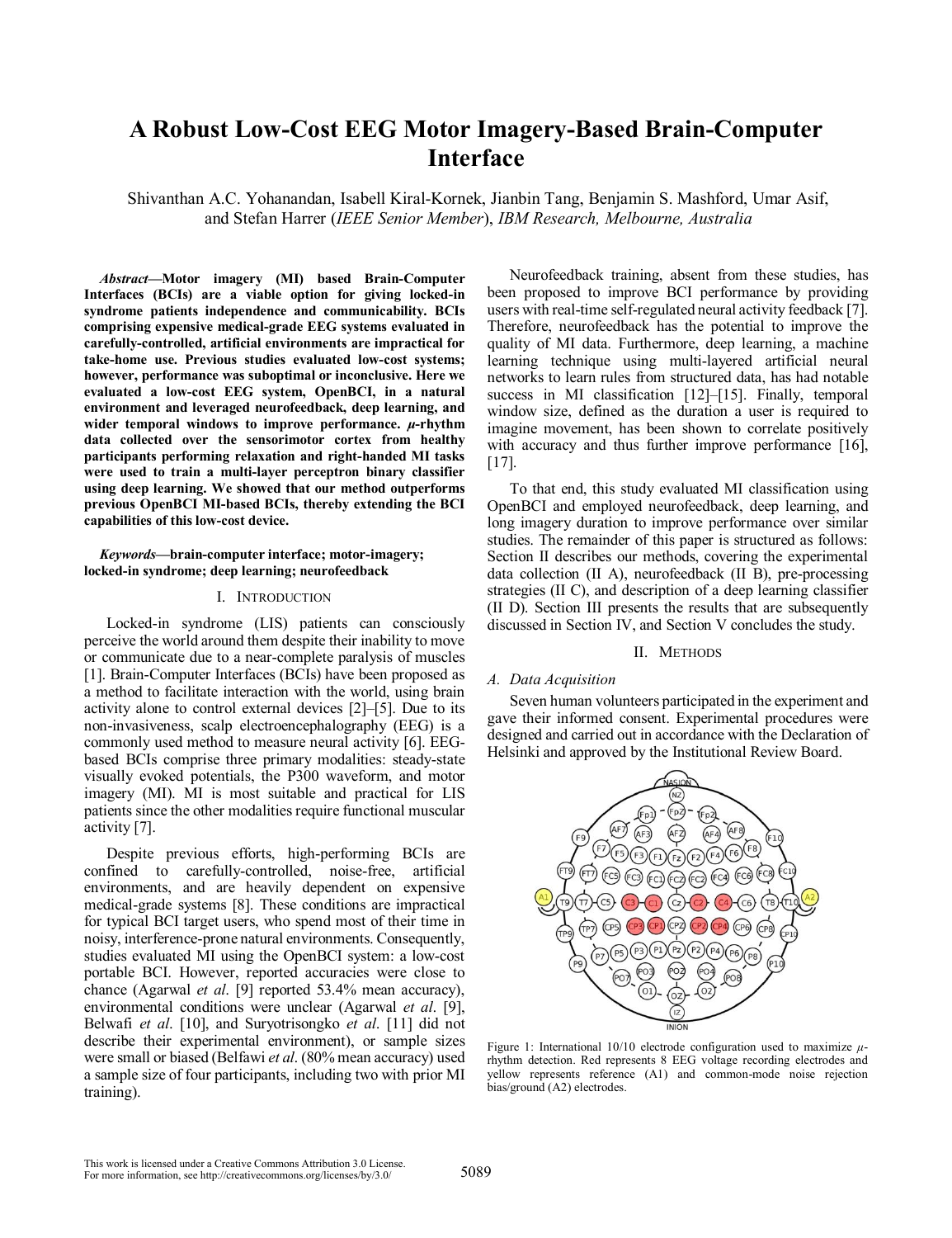Eight passive gold cup electrodes (OpenBCI) coated with conductive paste (Weaver Ten20) were secured to the scalp using a neoprene cap as per the international 10/10 EEG configuration shown in Fig. 1. This configuration covers the sensorimotor region, which is recommended for high-quality  $\mu$ -rhythm detection [7]. Raw EEG data from 8 channels were wirelessly (low-energy Bluetooth) acquired by a laptop PC at 250 Hz using the OpenBCI Cyton Biosensing 32-bit board and custom-built software written in Python.

The visual cue-based experimental paradigm consisted of two MI tasks: baseline mental relaxation and imagined righthanded movement. Tasks lasted 10 seconds and were interleaved in an alternating manner over a single 10-minute session, guided by the software interface (Fig. 2). Consequently, EEG data labelling was synchronized with visual cues from the software. To balance the dataset, an equal number of relaxation and right-handed imagery movements was considered. The experiment was conducted in a standard office meeting room to mimic a natural indoor environment and participants were seated comfortably on a chair facing a laptop screen.



Figure 2: Custom-built data acquisition and neurofeedback training software interface (written in Python). A visual cue to relax (gray open-hand) or imagine right-handed movement (black closed-hand) is toggled in region A. A rising (mental relaxation) or falling (right-handed imagery) horizontal bar (B) provided real-time MI feedback. A 10-second countdown timer is displayed in region C.

#### *B. Neurofeedback*

The change in amplitude of  $\mu$ -rhythms during selfregulated voluntary movements has gained considerable interest as a potential electrophysiological signal for EEGbased BCIs [18]. These variations of synchronization of cortical rhythms are referred to as event-related desynchronization (ERDs) and synchronization (ERSs) [19]. When imagining hand movement, the *μ*-band exhibits a decrease in amplitude, or ERD. Conversely, when the imagined movement ceases, the brain exhibits an increase in  $\mu$ -band amplitude [20], [21], or ERS. Leveraging this phenomenon, we developed software capable of displaying ERDs and ERSs back to the user in real-time.

Visual feedback of self-regulated MI neural activity was provided to participants by way of a floating horizontal bar (Fig. 2B) updated every second. Bar height was computed by calculating the  $\mu$ -rhythm frequency band (7–13 Hz) spectral power averaged across all 8 electrode channels (Equation 1).

$$
\mu_{power} = \frac{1}{8} \sum_{i=1}^{8} \int_{7 \text{ Hz}}^{13 \text{ Hz}} X_i(f) \, df \tag{1}
$$

Where *i* is the electrode channel,  $X_i(f) = \mathcal{F}\{(x_i)\}\)$ , and  $\mathcal F$  is the discrete Fourier transform of the raw channel time-series signal  $x_i$ .

Participants were instructed to move the bar downwards (Fig. 2B black bar) by imagining a prolonged right-handed movement, or upwards (Fig. 2B gray bar) by relaxing during the 10-second task duration. Previous studies instructed participants to imagine a fixed routine (e.g., hand-squeeze action), which has proven to be unreliable [9]–[11]. Here, we leveraged neurofeedback training to allow users to experiment with different imagery strategies (e.g. hand *movement*) to identify the most successful one in real-time.

#### *C. Data Pre-Processing*

A third-order zero-phase Butterworth bandpass filter was applied between 0.1–100 Hz and notch-filtered at 50 Hz to suppress line noise across all 8 electrode channels. Sample values exceeding  $\pm 6\sigma$ , where  $\sigma$  is the standard deviation of any given voltage trace, were set to  $\pm 6\sigma$  to rectify outliers in voltage. This pre-processing method has previously been described in detail by Kiral-Kornek *et al*. [2]. The labelled 10 minute time-series voltage data from all 8 electrode channels from each participant were split into chronological 10-second blocks. These blocks were further split into *W*-subsets comprising samples of equal window size (in seconds), *W*, where  $W \in \{1, 2, 3, 4, 5, 6, 7, 8, 9\}$ .

To maximize dataset size for training a deep learning classifier, a sliding window of size *W* and a stride of 4 *ms* (one sample) was used to generate more samples within each 10 second block. Time-series data were then transformed into the frequency domain by performing an FFT on each *W*-length sample to compute  $\mu$ -rhythm band-limited spectral power, resulting in 15,060–135,060 8-dimensional vector training samples within each *W*-subset.

#### *D. Deep Learning Classification*

A multi-layer fully-connected perceptron network scoring high (98.2% accuracy) on the MNIST hand-written digit classification task was implemented on CPU/GPU platforms using the deep learning framework TensorFlow [22] to classify relaxation and right-handed imagery. This classifier was chosen because the 8-dimensional training samples resembled low-level hand-written digit features. Data epochs from each *W*-subset were randomly shuffled and split into training (75% of samples) and test (25% of samples) sets, and fed into the network (one for each participant) in batches of 100. Weights were learned using slow gradient decent over 100 epochs. The base learning rate was set to 0.05, and decreased by a factor of 10 after 2000 iterations, with the final layer trained with 25% dropout. Network performance was evaluated by computing the classification accuracy (correct classifications / total classifications) of the trained model on the held-out test set for each *W*-length subset. Network topology and hyperparameters are summarized in Table 1.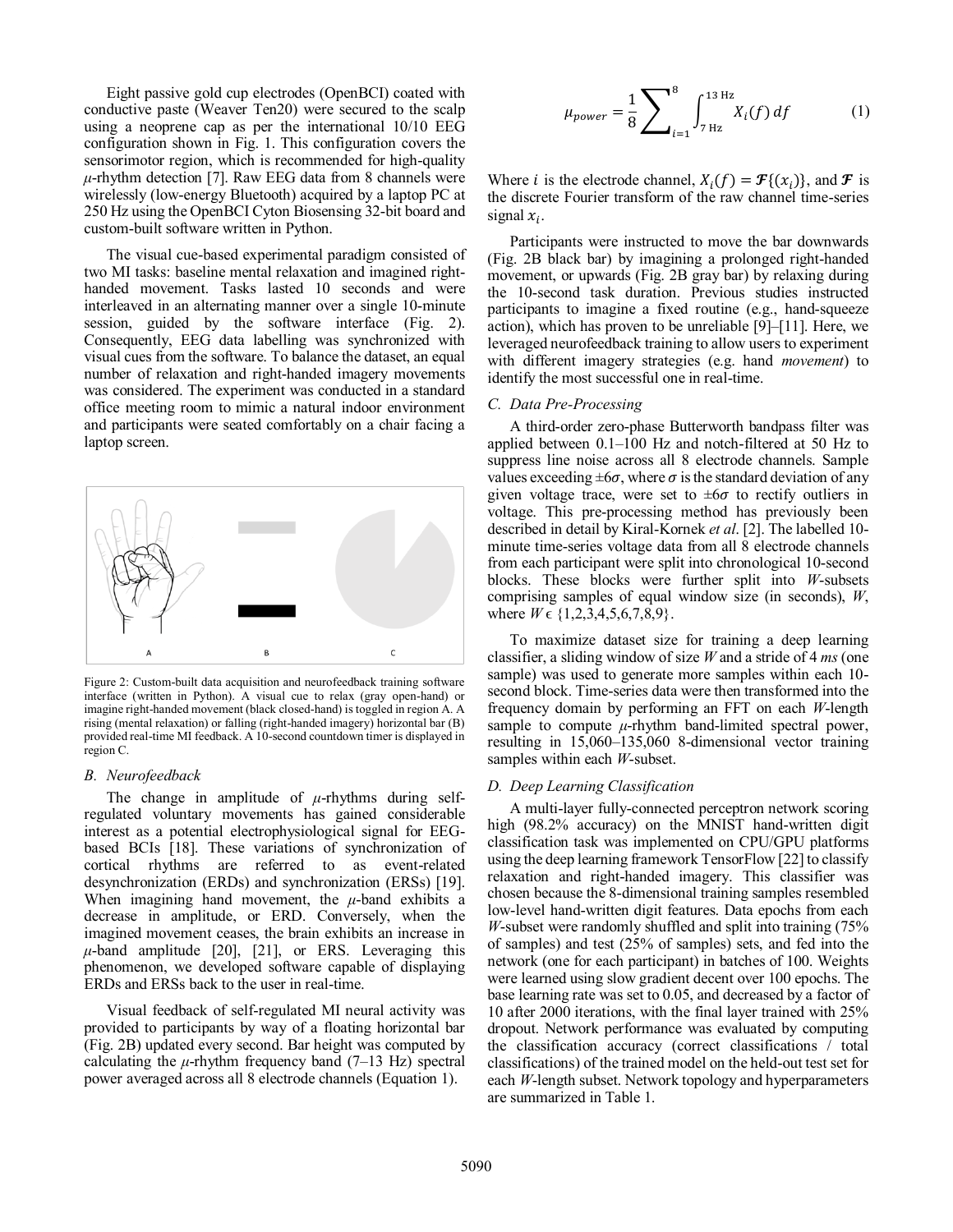| Hyperparameter                | Value |
|-------------------------------|-------|
| Hidden units in first layer   | 200   |
| Hidden units in second layer  | 100   |
| Hidden units in third layer   | 60    |
| Hidden units in fourth layer  | 30    |
| Units in fifth (output) layer | 2     |
| <b>Batch size</b>             | 100   |
| Training epochs               | 100   |
| Base learning rate            | 0.05  |
| Max learning rate             | 0.5   |
| Dropout                       | 25%   |

Table 1: Multi-layer perceptron network topology and hyperparameters.

## III. RESULTS

Fig. 3 shows the temporal evolution of *μ*-rhythm power computed from a single electrode channel (CP3) from a single participant (P006) over 30 seconds. Event-related synchronizations during mental relaxation increased *μ*-band amplitude, resulting in increased  $\mu$ -power (first and last 10) seconds). Conversely, imagined motor activity decreased *μ*band power (middle 10 seconds) resulting from event-related desynchronization.



Figure 3: *μ*-rhythm spectral power temporal evolution computed for a single electrode channel (CP3) from a single participant (P006) over 30 seconds of alternating relax-imagine-relax time-series data.



Figure 4: Boxplot showing classification accuracies across 7 participants as a function of temporal window size. Horizontal lines represent medians, top and bottom whiskers represent maximum and minimum, respectively, and boxed regions represent 25<sup>th</sup> to 75<sup>th</sup> percentile data.

Classification accuracies as a function of temporal window size, *W*, are tabulated in Table 2 for each participant, and represented more concisely in Fig. 4. At the group level, median accuracy increased with imagery duration up to 7 seconds, before decreasing approaching 9 seconds. The minimum and maximum accuracy across the 7 participants was 55.46% (1 second temporal window) and 98.96% (9 seconds temporal window), respectively. A two-tailed paired Student's *t*-test revealed no statistically significant improvement beyond 5 seconds duration. Hence, this point appears to mark the optimal tradeoff between imagery duration and accuracy  $(-83\%)$ .

# IV. DISCUSSION

In this work, we evaluated methods for neurofeedback training, varying imagery duration, and deep learning for classifying relaxation vs. imagined motor-related EEG data using the OpenBCI system. We found that neurofeedback training seemed to improved classification accuracy. This was expected since participants could identify successful motorimagery strategies during data collection and labelling, consequently generating high-quality training samples for classification.

We also found that classification accuracy increased with temporal window size up to 7 seconds. Fig. 3 affords us a possible explanation for this behavior. When users begun the imagination task by self-regulating neural activity, their corresponding *μ*-rhythm response was gradual and had a cumulative effect over the duration of the task. When the task was switched, the same effect was observed, albeit in the opposite direction. Therefore, longer imagery durations captured prolonged *μ*-rhythm activity, yielding higher classification accuracies. This was expected since imagery duration may increase classification confidence and thus accuracy. Accuracy was found to decrease beyond 7 seconds, possibly due to a decrease in the number of training examples. The possibility to vary the window duration provides users with a mechanism to prioritize either speed or accuracy.

Compared to previous studies that investigated MI classification using the OpenBCI system [9]–[11], we emphasized the experimental environment by taking into account the impact of environmental parameters (e.g. audible noise, distractions, and electromagnetic interference) and therefore demonstrated the robustness of our system in interference-prone environments. We also demonstrated that our system achieved higher classification accuracy than Agarwal *et al*. [9] and Suryotrisongko *et al*. [11] by increasing temporal window size. Belfawi *et al*. [10] reported a group mean accuracy of 80%; nevertheless, their relatively small sample size  $(n = 4)$  does not allow direct comparison. It is important to note that although we achieved superior classification accuracy, this came at a latency cost. However, we believe this further improves the robustness of BCIs, which is essential for practical use in real-life situations.